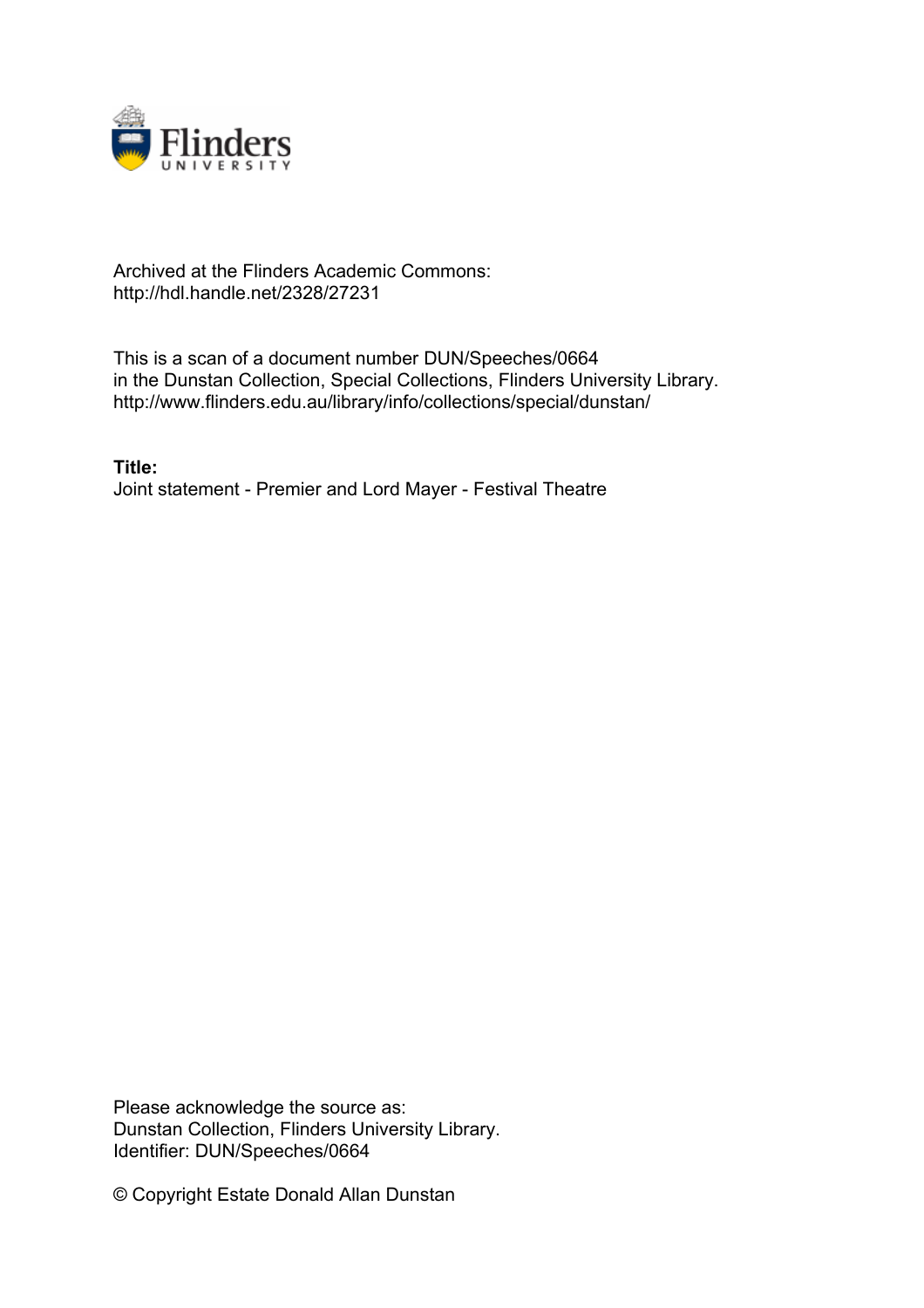PRESS STATEMENT: 25th SEPTEMBER, 1970.  $76$ 

FROM: JOINT STATEMENT FROM THE PREMIER (MR. DUNSTAN) AND THE LORD MAYOR (MR. PORTER)

SUBJECT: ADELAIDE'S FESTIVAL THEATRE

The Premier (Mr. Dunstan) said today the Government had agreed to find an additional \$750,000 towards the increased cost of Adelaide's Festival Theatre.

He said the Government had examined submissions of the City Council, and had decided that it was essential that the theatre

be completed as originally planned. "A full examination of the tenders showed quite clearly that it would be impossible to contain the cost of the theatre within the figure originally set without making alterations to the agreed design.

"Any attempt to do so would only result in the theatre appearing as a penny-pinching, unsatisfactory job."

Mr. Dunstan expressed grave regret that the theatre would not be finished in time for the next festival.

"Despite all the speed with which the Adelaide City Council's Committee has pressed this matter, it is quite apparent that the theatre could not possibly be completed until late 1972". Mr. Dunstan said that to continue the close co-operation that has existed between the City Council and the Government, an officer of the Premier's Department would sit in at future meetings of the Festival Theatre Committee. The Lord Mayor (Mr. Porter) said he was delighted that the Government had agreed to support the theatre as it had been designed originally.

"The Council discussed with the Government various modifications that could be made to bring the theatre into the original cost estimate.

"However both parties rightly agreed that any such change would not give Adelaide a theatre built to the standards that the people of this State expect and deserve."

**. ./2** 

664